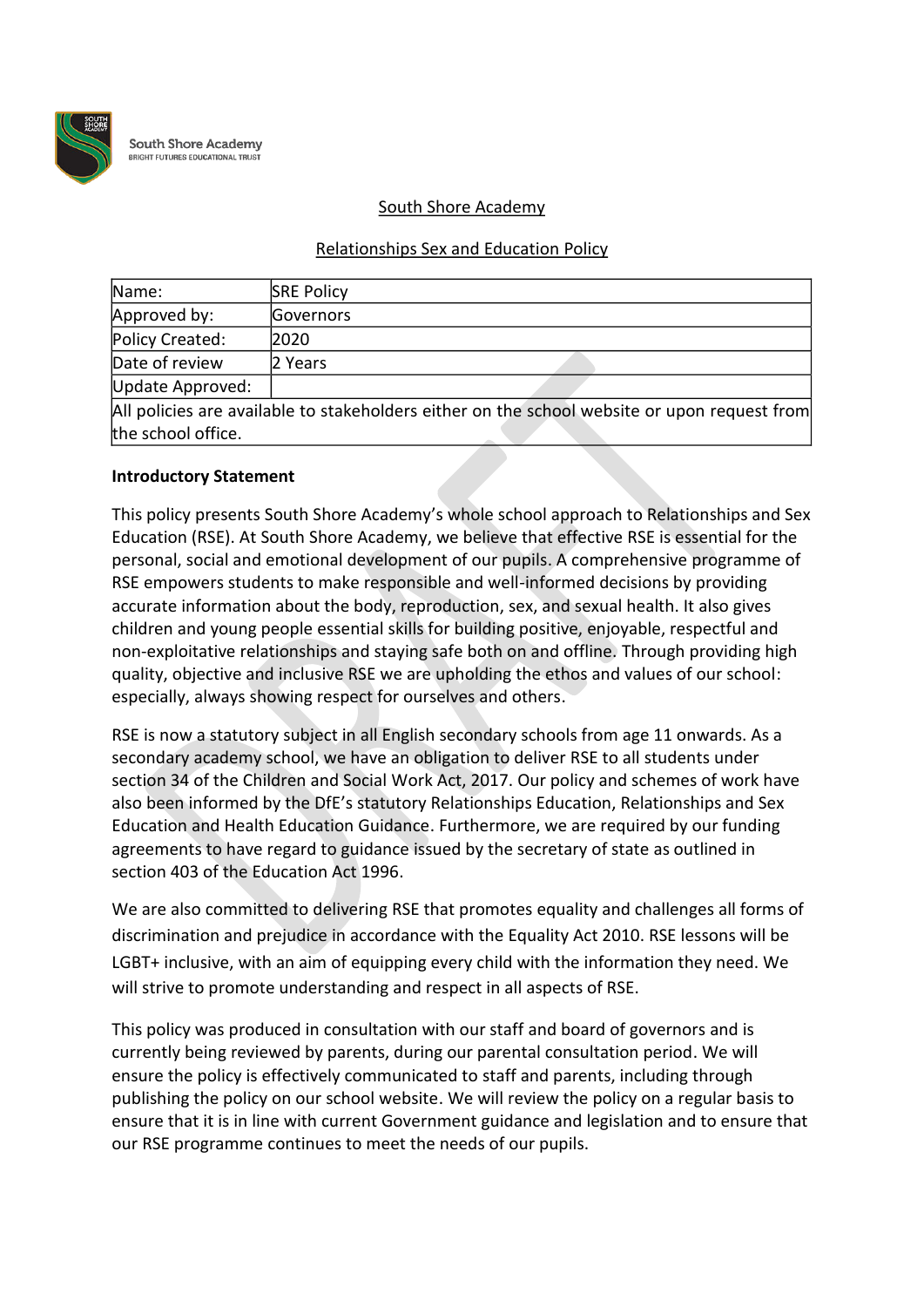### **Definition of Relationships Education and Sex Education**

RSE is about the emotional, social and moral development of students, and involves learning about relationships, sexual health and staying safe. RSE involves a combination of sharing information and exploring issues and values and preparing students for the experiences, rights and responsibilities of adult life.

As specified in the RSHE Government Guidance, parents and guardians have the right to withdraw their child from sex education up to three terms before their sixteenth birthday, however, students cannot be withdrawn from relationships education. In order to respect the wishes of parents, we have provided the definitions of both sex education and relationships education which we use to highlight the lessons which students can be withdrawn from.

Sex education: the physical, social, legal and emotional aspects of human sexuality and behaviour, including human reproduction. This includes conception and contraception, safer sex, sexually transmitted infections and sexual health.

Relationships education: learning about the social, legal and emotional aspects of human relationships including friendships, intimate, sexual and committed relationships and family life.

We believe that students will most benefit from the entirety of the RSE curriculum, delivered in an integrated way, for the reasons detailed below.

### **Purpose of RSE**

The purpose of RSE is to safeguard students, as well as inform. Specifically, the RSE provision at South Shore Academy aims to:

- Inform students about the emotional and physical changes that occur during puberty and adolescence,
- Inform students about the components of healthy, unhealthy relationships including how to tell if someone is trustworthy,
- Encourage students to reflect on the quality of their relationships and how they can improve them,
- Inform students about the different family structures, including marriage and civil partnerships,
- Inform students about reproduction, pregnancy, contraception and sexually transmitted diseases,
- Encourage students to make well-informed and safe decisions in relationships,
- Inform students about the laws surrounding relationships and sex.

#### **Curriculum**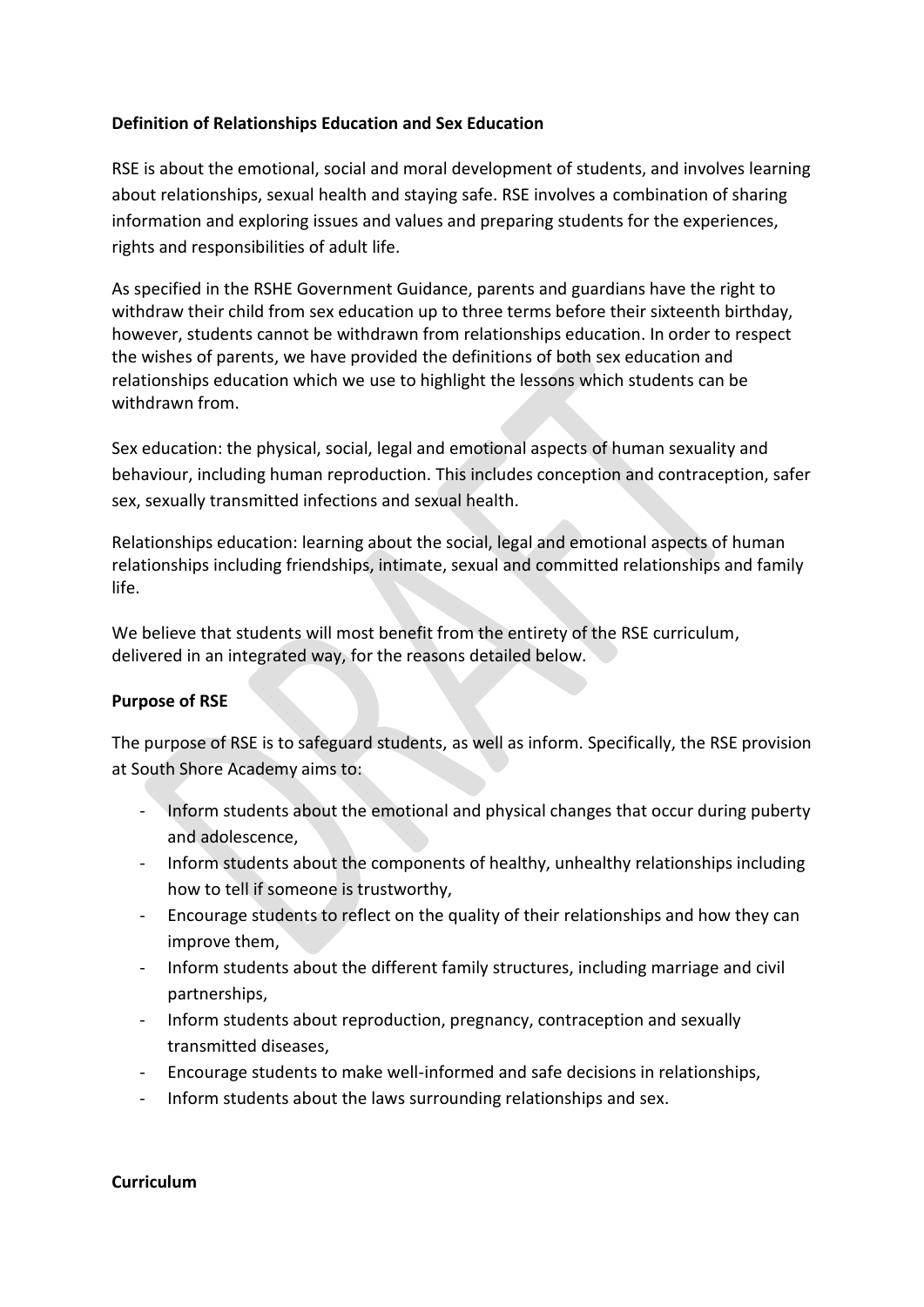At South Shore Academy, the RSE provision will cover the learning objectives and content outlined in the Relationships Education, Relationships & Sex Education and Health Education Guidance (see Appendix 1). Some of this content is also covered in other subjects, for example, puberty, reproduction and pregnancy in Science, as well as religious attitudes to sex and relationships in Religious Studies.

RSE lessons are inclusive (they are taught with all sexual orientations and identities in mind) and will be delivered objectively, using the correct medical terms where appropriate (for example, when teaching about reproduction, pregnancy and contraception). School staff will not express or be expected to express their personal views or beliefs when teaching RSE. All staff who have responsibility for delivering RSE will undergo training on a regular basis to ensure they are up to date with the RSE policy and curriculum requirements regarding RSE. Staff training will also cover how to deliver difficult content in a sensitive manner.

RSE lessons deal with highly personal and sensitive content, therefore, it is expected that some students will find the lessons embarrassing or otherwise emotionally difficult. In order to limit this, the RSE scheme of work will be shared with students in advance, so that they know what will be covered. Furthermore, at the beginning of each session, ground rules will be established which prohibit inappropriate personal information being requested or disclosed by those taking part in the lesson. When students ask questions, they will be answered honestly and age-appropriately, within the ground rules established at the start of the sessions. When it is felt that answering a specific question would involve information at a level inappropriate to the development of the rest of the students, the question may be dealt with individually at another time.

Lessons will always provide signposts to students on how to access further information and support on topics and issues related to RSE. Services and organisations signposted will be those which have been verified and deemed age appropriate or already used by South Shore Academy.

The following content will be covered by years 7-9:

- Physical and emotional changes during puberty and adolescence,
- Reproduction and pregnancy,
- Relationships: including the components of healthy, unhealthy and abusive relationships, how to identify is someone if trustworthy, and different family structures, such as marriage, and civil partnerships.
- Contraception and sexually transmitted infections, including how to access sexual health services.
- Consent including communicating consent and the laws around consent.
- Online safety in relation to relationships
- Child sexual exploitation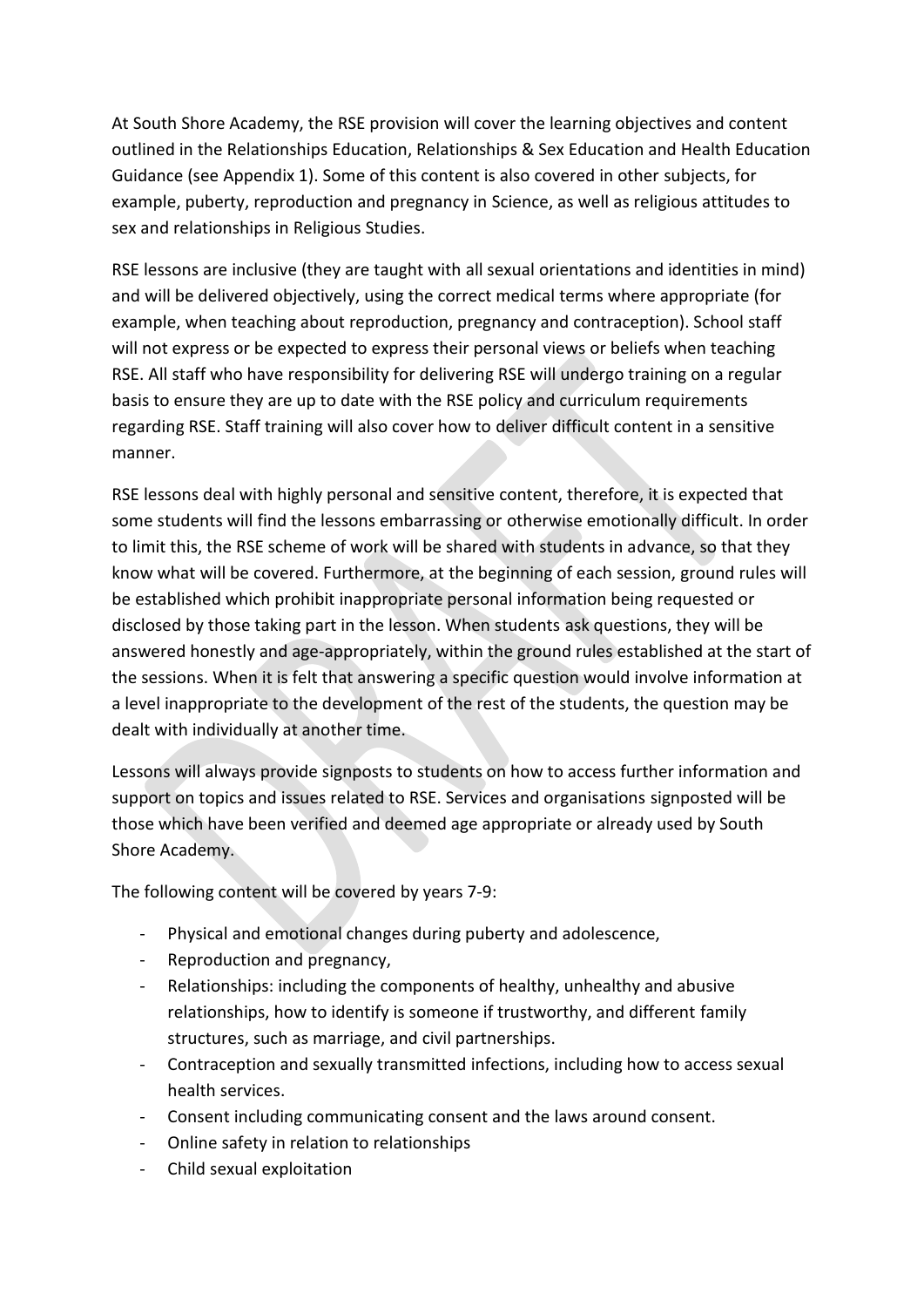- Female genital mutilation
- Forced marriage

During years 10 and 11, students will build upon the knowledge and concepts learnt in years 7-9 in a deeper manner, considering not only the personal impact of the issues concerned but also the impact of wider societal phenomena on relationships and sex. For example, the exploration of the impact of different types of media on the expectations within relationships. Other topics covered during years 10 and 11 include:

- Choices in relation to pregnancy e.g., parenting, adoption and abortion.
- Online sexually explicit material (pornography).
- Domestic abuse and the laws relating to it.

# **Curriculum Delivery and Pupil Assessment (during remote learning)**

In the first instance, the RSE curriculum will be delivered remotely whilst schools are closed. Lessons will be delivered during form time; they will take the form of a pre-recorded video or a live session delivered by a member of staff who has been trained in delivering RSE.

To assess students understanding of the content covered, and to allow students' questions to be answered by subject specialists, an online form will be given to students after RSE lessons. This will be reviewed by the subject co-ordinator and questions will be answered in subsequent lessons.

# **Organisation and Implementation (when face-to-face learning resumes)**

At South Shore Academy, RSE takes place within PSHE sessions. PSHE is taught by a team of teachers, led by the Assistant Head Teacher and Head of Humanities, with support from professionals where appropriate.

South Shore Academy will access expertise from outside agencies to give support on specific issues. This may include Blackpool's School Nursing Team, who will support with the role in the delivery of Relationships and Sex education within the Academy.

# **Confidentiality**

Teachers cannot guarantee absolute confidentiality and students will be made aware of this when ground rules are set at the beginning of every lesson. If a student shares information that causes a teacher to question the student's wellbeing or safety, they have a duty to pass this onto the Designated Safeguarding Lead. RSE lessons can lead to a student disclosing a child protection or safeguarding issue; any disclosures or concerns about student wellbeing will be responded to in accordance with the Academy's Safeguarding Policy.

Students will be informed of the sources of help available to them which currently involve Place 2B, pastoral/safeguarding staff and local advice services.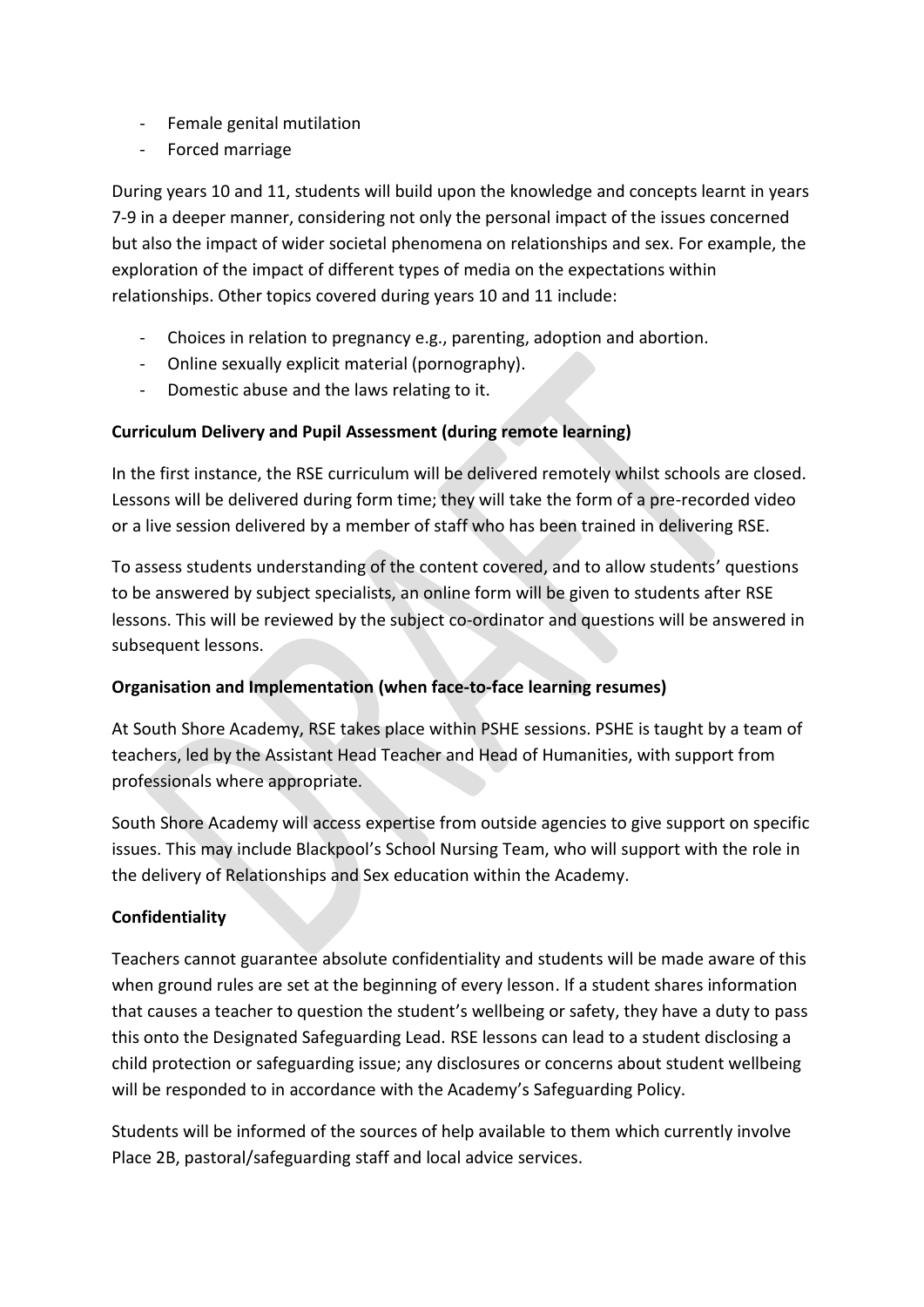South Shore Academy are part of a Blackpool PSHE forum and the Alliance for Learning PSHE Hub. At South Shore Academy we work with a number of agencies in the area to support the teaching of Relationships and Sex Education in schools including Awaken and The School Nursing Team.

## **Parental 'right to request that their child be withdrawn'**

Parents have the right to withdraw their children from the non-statutory components of Sex Education within RSE up to and until three terms before the child turns sixteen. Furthermore, a child cannot be withdrawn from the statutory components of RSE, including Relationships Education and those covered in the science curriculum.

Requests for withdrawal should be put in writing using the form found in Appendix 2 of this policy and addressed to the Headteacher. A copy of withdrawal requests will be placed in the pupil's educational record. The Headteacher will discuss the request with parents/carers. Alternative work will be given to students who are withdrawn from Sex Education.

## **Monitoring and Evaluation**

The Head of Humanities and PSHE will liaise annually with the other curriculum areas to ensure that the Relationships and Sex Education programme is being covered appropriately and that the biological, social and emotional elements of RSE are properly co-ordinated. The PSHE programme will be evaluated and monitored through the usual school review processes, including lesson observations and student voice.

The Governing Body and Leadership Team are responsible for overseeing, reviewing and organising the revision of the Relationships and Sex Education Policy.

# **Responsibility**

| Responsible<br>staff | Miss Cheston, Mr Moss and other designated staff. |
|----------------------|---------------------------------------------------|
| Policy               |                                                   |
| Administrator        |                                                   |
| Approving Body       |                                                   |

Reviewed January 2021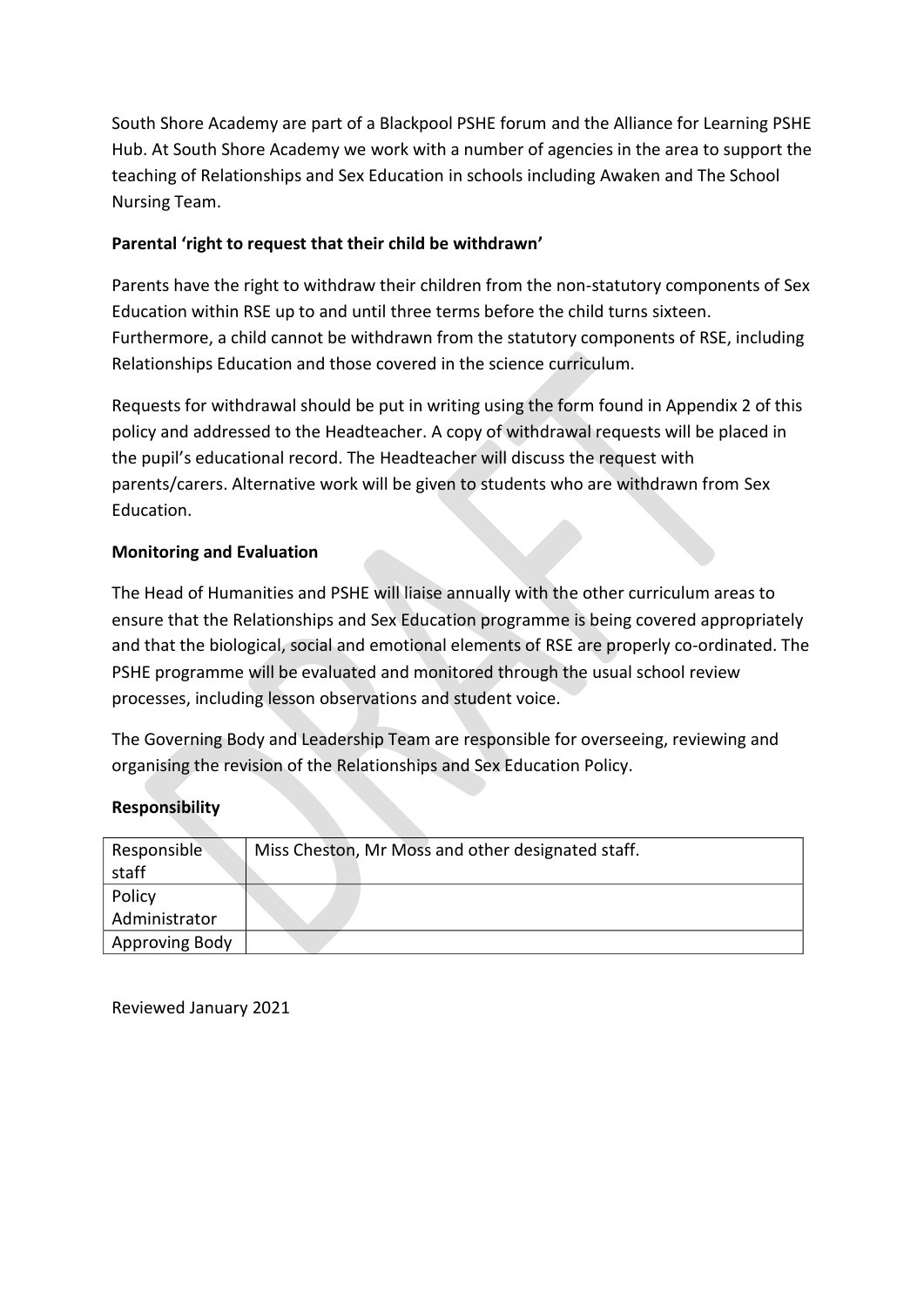

**South Shore Academy**<br>BRIGHT FUTURES EDUCATIONAL TRUST

## **Appendix 1**

## **Relationships Education, Relationships and sex education, Health Education Curriculum Mapping.**

Students will cover the following content during the five-year RSE scheme of learning, in accordance with the Government Guidance.

| Topic                       | <b>Government Guidance</b>                                                                                                                                                                                                                                                                                                                                                                                                                                           |
|-----------------------------|----------------------------------------------------------------------------------------------------------------------------------------------------------------------------------------------------------------------------------------------------------------------------------------------------------------------------------------------------------------------------------------------------------------------------------------------------------------------|
| Families                    | That there are different types of committed, stable relationships.<br>1.<br>How these relationships might contribute to human happiness and<br>2.<br>their importance for bringing up children.                                                                                                                                                                                                                                                                      |
|                             | What marriage is, including their legal status e.g. that marriage<br>3.<br>carries legal rights and protections not available to couples who<br>are cohabiting or who have married, for example, in an<br>unregistered religious ceremony.                                                                                                                                                                                                                           |
|                             | 4. Why marriage is an important relationship choice for many<br>couples and why it must be freely entered into.                                                                                                                                                                                                                                                                                                                                                      |
|                             | 5. The characteristics and legal status of other types of long-term<br>relationships.                                                                                                                                                                                                                                                                                                                                                                                |
|                             | The roles and responsibilities of parents with respect to raising of<br>6.<br>children, including the characteristics of successful parenting.                                                                                                                                                                                                                                                                                                                       |
|                             | 7. How to: determine whether other children, adults or sources of<br>information are trustworthy: judge when a family, friend, intimate<br>or other relationship is unsafe (and to recognise this in others'<br>relationships); and, how to seek help or advice, including reporting<br>concerns about others, if needed.                                                                                                                                            |
| Respectful<br>relationships | The characteristics of positive and healthy friendships (in all<br>8.<br>contexts, including online) including: trust, respect, honesty,<br>kindness, generosity, boundaries, privacy, consent and the<br>management of conflict, reconciliation and ending relationships.<br>This includes different (non-sexual) types of relationship.<br>Practical steps they can take in a range of different contexts to<br>9.<br>improve or support respectful relationships. |
|                             | 10. How stereotypes, in particular stereotypes based on sex, gender,<br>race, religion, sexual orientation or disability, can cause damage<br>(e.g. how they might normalise non-consensual behaviour or<br>encourage prejudice).                                                                                                                                                                                                                                    |
|                             | 11. That in school and in wider society they can expect to be treated<br>with respect by others, and that in turn they should show due<br>respect to others, including people in positions of authority and<br>due tolerance of other people's beliefs.                                                                                                                                                                                                              |
|                             | 12. About different types of bullying (including cyberbullying), the<br>impact of bullying, responsibilities of bystanders to report bullying                                                                                                                                                                                                                                                                                                                        |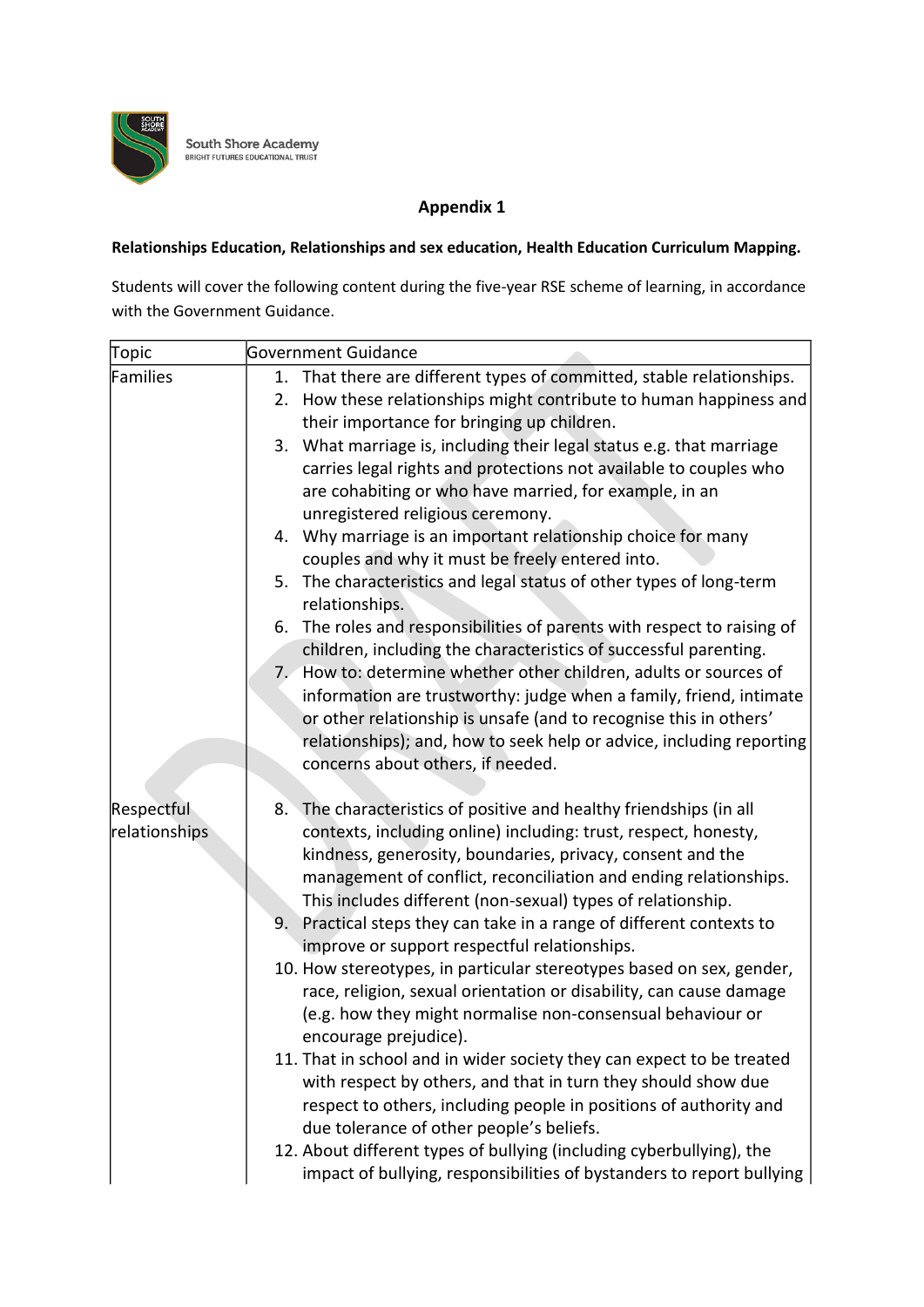|                                                           | and how and where to get help.<br>13. That some types of behaviour within relationships are criminal,<br>including violent behaviour and coercive control.<br>14. What constitutes sexual harassment and sexual violence and why<br>these are always unacceptable.<br>15. The legal rights and responsibilities regarding equality (particularly<br>with reference to the protected characteristics as defined in the<br>Equality Act 2010) and that everyone is unique and equal.<br>16. Their rights, responsibilities and opportunities online, including<br>that the same expectations of behaviour apply in all contexts,<br>including online.                                                                                                                                                                |
|-----------------------------------------------------------|--------------------------------------------------------------------------------------------------------------------------------------------------------------------------------------------------------------------------------------------------------------------------------------------------------------------------------------------------------------------------------------------------------------------------------------------------------------------------------------------------------------------------------------------------------------------------------------------------------------------------------------------------------------------------------------------------------------------------------------------------------------------------------------------------------------------|
| Online and<br>media                                       | 17. About online risks, including that any material someone provides<br>to another has the potential to be shared online and the difficulty<br>of removing potentially compromising material placed online.                                                                                                                                                                                                                                                                                                                                                                                                                                                                                                                                                                                                        |
|                                                           | 18. Not to provide material to others that they would not want shared<br>further and not to share personal material which is sent to them.<br>19. What to do and where to get support to report material or<br>manage issues online.<br>20. The impact of viewing harmful content.<br>21. That specifically sexually explicit material e.g. pornography<br>presents a distorted picture of sexual behaviours, can damage the<br>way people see themselves in relation to others and negatively<br>affect how they behave towards sexual partners.<br>22. That sharing and viewing indecent images of children (including<br>those created by children) is a criminal offence which carries<br>severe penalties including jail.<br>23. How information and data is generated, collected, shared and<br>used online. |
| Being Safe                                                | 24. The concepts of, and laws relating to, sexual consent, sexual<br>exploitation, abuse, grooming, coercion, harassment, rape,<br>domestic abuse, forced marriage, honour-based violence and<br>FGM, and how these can affect current and future relationships.<br>25. How people can actively communicate and recognise consent from<br>others, including sexual consent, and how and when consent can<br>be withdrawn (in all contexts, including online).                                                                                                                                                                                                                                                                                                                                                      |
| Intimate and<br>Sexual<br>Relationships,<br>Sexual Health | 26. How to recognise the characteristics and positive aspects of<br>healthy one-to-one intimate relationships, which include mutual<br>respect, consent, loyalty, trust, shared interests and outlook, sex<br>and friendship.<br>27. That all aspects of health can be affected by choices they make in<br>sex and relationships, positively or negatively, e.g. physical,<br>emotional, mental, sexual and reproductive health and wellbeing.<br>28. The facts about reproductive health, including fertility, and the                                                                                                                                                                                                                                                                                            |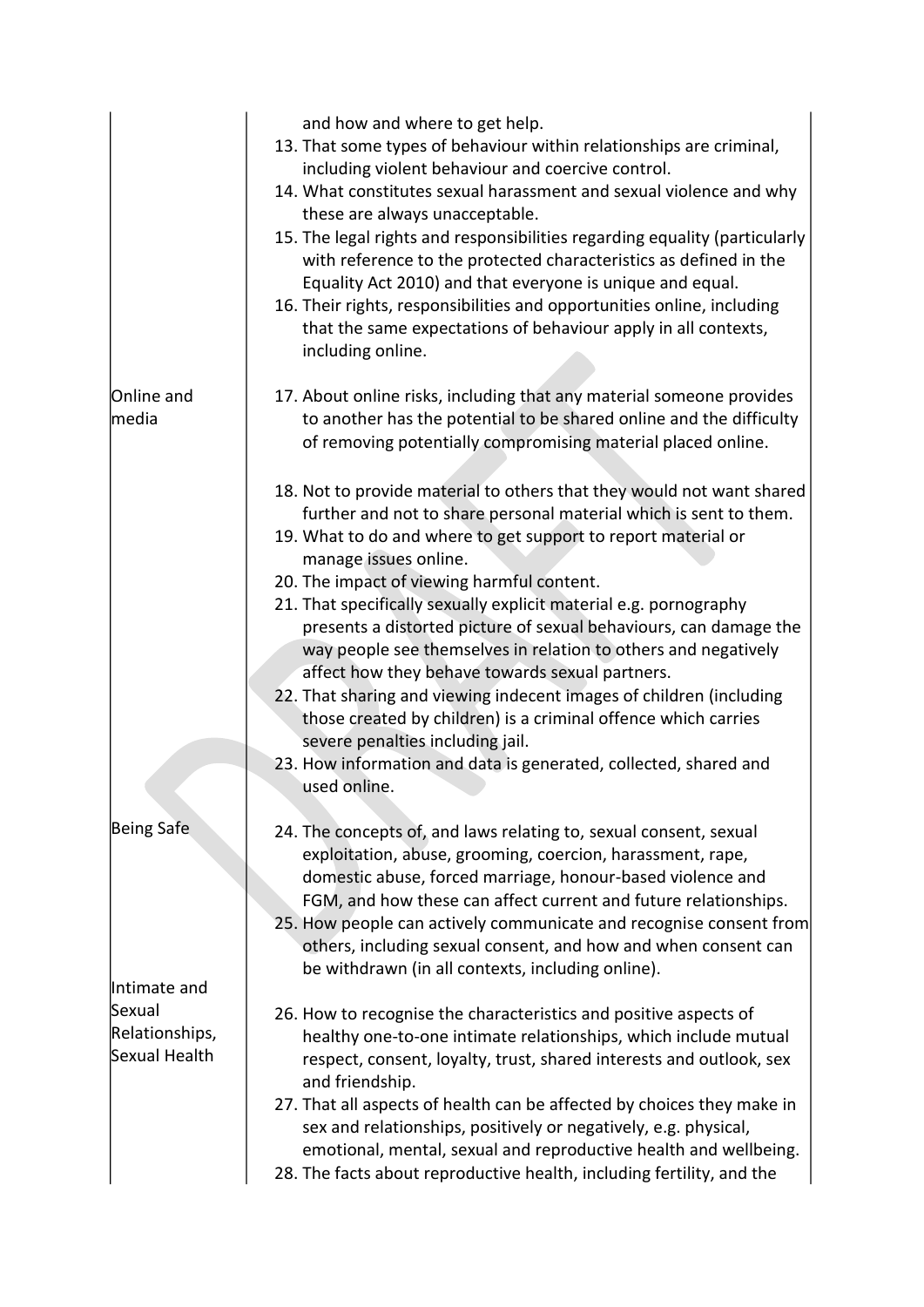| potential impact of lifestyle on fertility for men and women and<br>menopause.                                                                                                                                                      |
|-------------------------------------------------------------------------------------------------------------------------------------------------------------------------------------------------------------------------------------|
| 29. That there are a range of strategies for identifying and managing<br>sexual pressure, including understanding peer pressure, resisting<br>pressure and not pressurising others.                                                 |
| 30. That they have a choice to delay sex or to enjoy intimacy without<br>sex.                                                                                                                                                       |
| 31. The facts about the full range of contraceptive choices, efficacy<br>and options available.                                                                                                                                     |
| 32. The facts around pregnancy including miscarriage.                                                                                                                                                                               |
| 33. That there are choices in relation to pregnancy (with medically and<br>legally accurate, impartial information on all options, including<br>keeping the baby, adoption, abortion and where to get further<br>help).             |
| 34. How the different sexually transmitted infections (STIs), including<br>HIV/AIDs, are transmitted, how risk can be reduced through safer<br>sex (including through condom use) and the importance of and<br>facts about testing. |
| 35. About the prevalence of some STIs, the impact they can have on<br>those who contract them and key facts about treatment.                                                                                                        |
| 36. How the use of alcohol and drugs can lead to risky sexual<br>behaviour.                                                                                                                                                         |
| 37. How to get further advice, including how and where to access<br>confidential sexual and reproductive health advice and treatment.                                                                                               |
|                                                                                                                                                                                                                                     |

Points to Note

- Students can only be withdrawn from Sex Education. It is now a statutory requirement for all UK schools to teach students Relationships and Health Education.
- The curriculum will be supported by visiting speakers and organisations. Moreover, topics are also delivered through other subjects studied by your child, notably: PE, science, computing, citizenship, food and nutrition, religious studies and the whole-school ethos and pastoral programme e.g., assemblies and form time.
- Only the prescribed content as listed in the Department for Education Statutory Relationships Education, Relationships and Sex Education and Health Education Guidance is listed within this document.